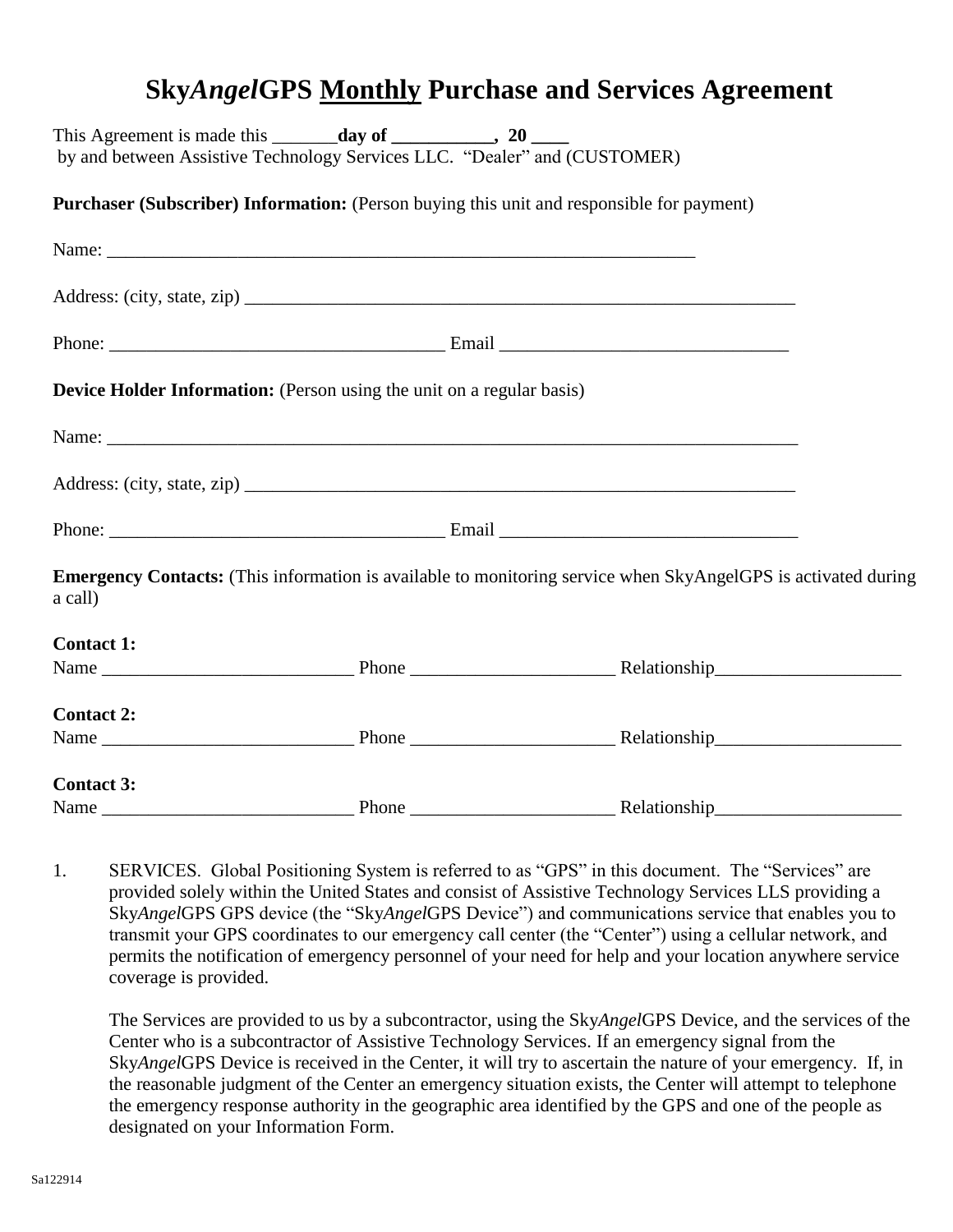To avoid false alarms, the Center may use the two-way audio feature of the Sky*Angel*GPS Device to determine if an actual emergency exists before the Center calls any authorities or persons on your Information Form or dispatch emergency response personnel. If the Center has reason to believe that no actual emergency exists, it may choose not to notify emergency response personnel.

We are authorized to change or modify the Services provided by Sky*Angel*GPS and the Center and advise them of changes to your Information Form.

2. SALE OF SKY*ANGEL*GPS DEVICE. We will sell and deliver to you, the Sky*Angel*GPS Device. Upon delivery of the Sky*Angel*GPS Device and receipt of your payment of the full sales price we will provide you instructions to activate the GPS and two-way talk capabilities of the Sky*Angel*GPS Device.

## 3. **PRICE; PAYMENT AND TERM.**

3.1 SALES/INSTALLATION PRICE. The total sales price for the Sky*Angel*GPS Device plus first month usage, is \$129.99 plus sales tax if applicable. **We will not provide your activation code, activate the Sky***Angel***GPS Device, or start Services until the sales price and the first month advance payment is paid in full.**

3.2 SERVICES FEE; TERM: For Services, you agree to pay us the sum of **\$39.99 per month**, billed and payable monthly in advance. The original term of this Agreement is the billing cycle selected and will renew for the same consecutive billing cycle thereafter unless terminated as set forth below. We may terminate this Agreement at the end of the original term or any renewal term by giving you not less than 30 days advanced written notice. You may terminate this Agreement at anytime by giving us written notice. If you terminate during a billing cycle your bill will be adjusted to reflect our standard monthly billing rate for the months used, and you will receive a refund for the unused portion of the fee. If you terminate your service within 30 days of purchase, your refund will be purchase price less \$9.99 shipping and a \$55 restocking fee. Return must be received in resalable condition.**.** Mid-month cancellations will be charged for the entire month.

3.3 INCREASE IN SERVICES FEE. You acknowledge that the services fee is based upon existing federal, state and local taxes and other third-party charges. We shall have the right, at any time, to increase the services fee to reflect any additional or increased taxes, licenses, permits, or fees which may be charged to us by any utility, cellular provider, monitoring center or governmental agency relating to the services we provide and you agree to pay the same. In addition, we may increase the services fee for any renewal term by giving you sixty (60) days prior notice.

### 4. WARRANTY AND LIMITATIONS.

4.1 WARRANTY COVERAGE. For one year from the date of this agreement, we will repair or replace the Sky*Angel*GPS Device without charge to you per our repair and replacement policy provided separately. A replacement may be a used or reconditioned Sky*Angel*GPS Device.

4.2. CELLULAR TECHNOLOGY. The Sky*Angel*GPS Device uses cellular technology to provide two-way talk capabilities. The quality and reliability cellular service is outside our control and that of our subcontractors, so there may be times when two-way talk is unavailable or unreliable.

4.3. GPS TECHNOLOGY. The Sky*Angel*GPS device uses GPS technology to provide location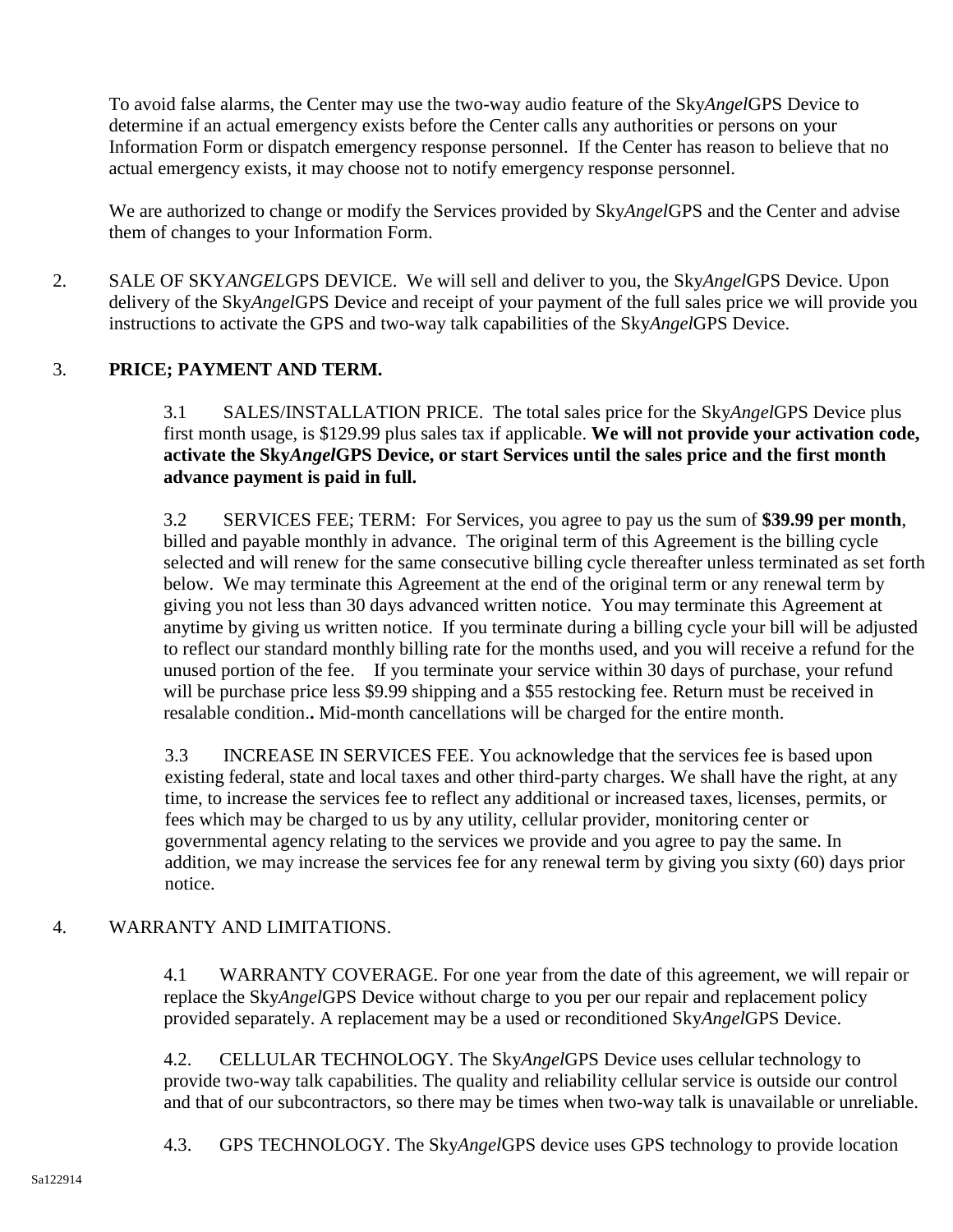information to the Center. The availability and accuracy of this location information depends on a number of factors that are also outside our control and that of our subcontractors. The Center may not have a location for the Sky*Angel*GPS Device, or may have one that is incorrect.

4.4 HOW TO GET SERVICE: CALL US AT OUR SUBSCRIBER SERVICES DEPARTMENT AND TELL US WHAT IS WRONG WITH THE SKY*ANGEL*GPS DEVICE. Our repair and replacement service procedures and policies are set forth on Exhibit A, attached hereto and incorporated by reference herein.

4.5 REPAIR OR REPLACEMENT OF THE SKY*ANGEL*GPS DEVICE IS OUR ONLY DUTY UNDER THIS LIMITED WARRANTY. WE MAKE NO OTHER EXPRESS WARRANTY INCLUDING ANY WARRANTY OF MERCHANTABILITY OF THE SKY*ANGEL*GPS DEVICE OR ITS FITNESS FOR ANY SPECIAL PURPOSE. WE CANNOT NOT WARRANT THAT THE SKY*ANGEL*GPS DEVICE OR SERVICES WILL ALWAYS OPERATE. THIS WARRANTY DOES NOT COVER REPAIRS THAT ARE NEEDED BECAUSE OF AN ACCIDENT, DAMAGE, ACTS OF NATURE, YOUR FAILURE TO PROPERLY USE THE SKYANGELGPS DEVICE, OR IF SOMEONE OTHER THAN US ATTEMPTS TO REPAIR OR CHANGE THE SKY*ANGEL*GPS DEVICE, OR ANY OTHER REASON EXCEPT A DEFECT IN THE EQUIPMENT. WE MAKE NO REPRESENTATION OR WARRANTY AS TO THE PROMPTNESS OF OUR RESPONSE, AND WE HAVE NO CONTROL OVER THE RESPONSE TIME OR CAPABILITY OF ANY AGENCY OR PERSON WHO MAY BE NOTIFIED OF AN EMERGENCY. ALL IMPLIED WARRANTIES ARE LIMITED IN DURATION TO THE TERM OF THIS EXPRESSED LIMITED WARRANTY. **WE ARE NOT LIABLE FOR CONSEQUENTIAL, SPECIAL OR INCIDENTAL DAMAGES.** YOU AGREE THAT THIS IS OUR ONLY WARRANTY AND WE HAVE GIVEN YOU NO OTHER WARRANTY FOR THE SKYANGELGPS DEVICE.

4.6 STATE LAW: SOME STATES DO NOT ALLOW THE EXCLUSION OR THE LIMITATION OF CONSEQUENTIAL OR INCIDENTAL DAMAGES, OR A LIMITATION ON THE DURATION OF IMPLIED WARRANTIES, SO THE ABOVE LIMITATIONS OR EXCLUSIONS MAY NOT APPLY TO YOU. THE WARRANTY GIVES YOU SPECIFIC LEGAL RIGHTS AND YOU MAY ALSO HAVE OTHER RIGHTS WHICH MAY VARY FROM STATE TO STATE.

5. RECEIPT OF COPY. YOU ACKNOWLEDGE THAT YOU HAVE RECEIVED A COMPLETED COPY OF THIS AGREEMENT, AND TWO (2) COPIES OF THE NOTICE OF CANCELLATION FORM. ALL OF THE TERMS ON THE REVERSE SIDE OF THIS PAGE AND ON ALL ATTACHMENTS ARE PART OF THIS AGREEMENT. READ THEM BEFORE YOU SIGN BELOW.

## **CANCELLATION. YOU, THE SUBSCRIBER, MAY CANCEL THIS AGREEMENT AT ANY TIME AFTER THE DATE OF THIS TRANSACTION. SEE THE ATTACHED NOTICE OF CANCELLATION FORM FOR AN EXPLANATION OF THIS RIGHT.**

THIS AGREEMENT SHALL NOT BE BINDING UPON DEALER UNTIL EITHER APPROVED BY A DEALER MANAGER, OR DEALER BEGINS SERVICE. SUBSCRIBER ACKNOWLEDGES AND AGREES THAT SUBSCRIBER MAY NOT RECEIVE A COPY OF THIS AGREEMENT APPROVED BY DEALER'S MANAGER, AND SUCH LACK OF RECEIPT SHALL NOT, IN ANYWAY, INVALIDATE OR OTHERWISE AFFECT THIS AGREEMENT.

**IF ANYONE OTHER THAN CLIENT IS THE USER OF THE SYSTEM (THE "USER"), SUCH USER IS**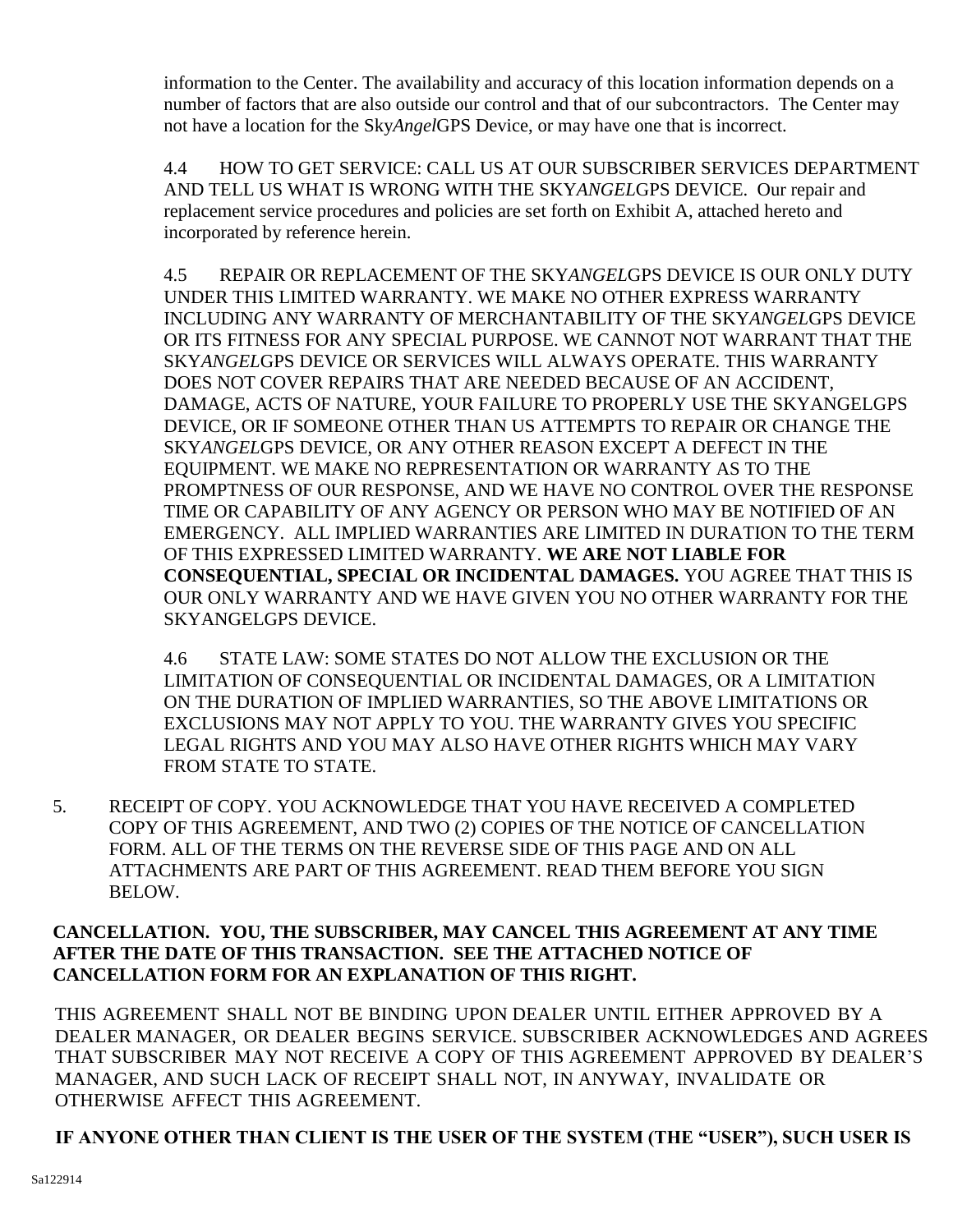#### **A THIRD PARTY BENEFICIARY TO THIS AGREEMENT AND IS BOUND BY ALL OF THE TERMS HEREIN, INCLUDING DEALER'S DISCLAIMER OF WARRANTIES AND LIMITATION OF LIABILITY.**

| <b>PURCHASER</b> |  |  |  |
|------------------|--|--|--|
|                  |  |  |  |
|                  |  |  |  |
| Print Title      |  |  |  |
|                  |  |  |  |

**Date \_\_\_\_\_\_\_\_\_\_\_\_\_\_\_\_\_\_\_\_\_\_\_\_\_\_\_\_\_\_\_\_\_\_\_\_\_\_\_\_\_\_\_\_\_\_\_\_\_\_\_\_\_\_**

THE TERMS AND CONDITIONS SET FORTH ON THE REVERSE SIDE OF THIS AGREEMENT ARE INCORPORATED HEREIN AND BY REFERENCE ARE MADE A PART HEREOF.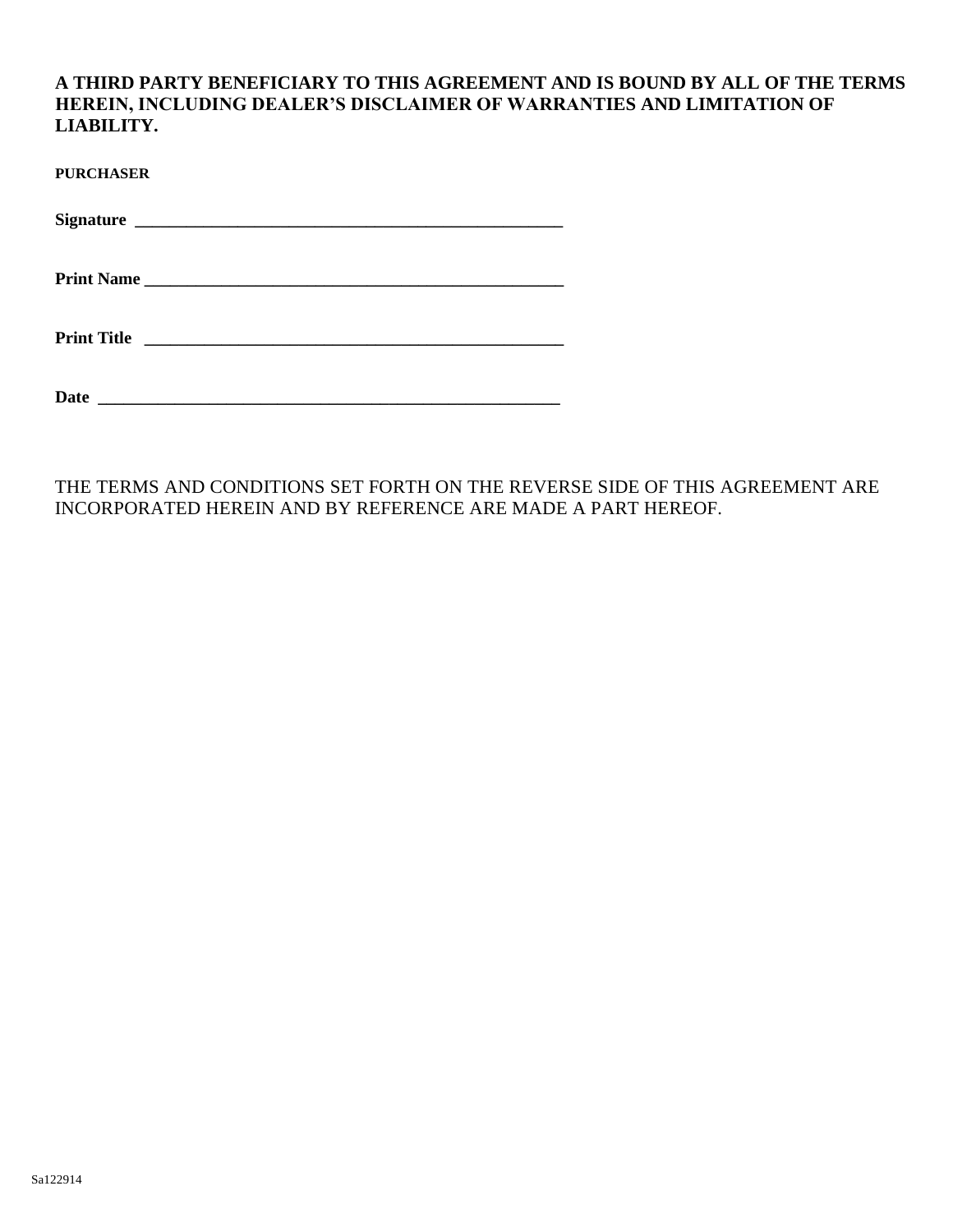6. LIMITATION OF LIABILITY. IT IS UNDERSTOOD AND AGREED THAT DEALER, SKY*ANGEL*GPS AND ANY THIRD-PARTY PROVIDERS OR SUBCONTRACTORS ARE NOT INSURERS AND THAT THE AMOUNTS PAID TO DEALER HEREUNDER ARE FOR THE SERVICES PROVIDED BY DEALER AND SKY*ANGEL*GPS AND NOT FOR THE VALUE OF ANY PROPERTY, OR ANY PROPERTY DAMAGE OR LOSS, OR THE COST OF ANY PERSONAL INJURY. IN THE EVENT OF ANY LOSS, DAMAGE OR INJURY TO ANY PERSON OR PROPERTY SUBSCRIBER WAIVES ALL RIGHTS OF SUBROGATION OR ANY OTHER RIGHT OF RECOVERY AGAINST DEALER, SKY*ANGEL*GPS AND ANY THIRD- PARTY PROVIDERS OR SUBCONTRACTORS THAT ANY INSURER OR OTHER PERSON MAY HAVE AS A RESULT OF PAYING ANY CLAIM FOR ANY LOSS OR INJURY TO ANY OTHER PERSON.

IN ADDITION, SUBSCRIBER AGREES THAT IT SHALL NOT BRING ANY CLAIM OR ACTION AGAINST ANY THIRD-PARTY PROVIDER OR SUBCONTRACTOR ARISING FROM SUBSCRIBER'S USE OF THE SKY*ANGEL*GPS DEVICE AND SERVICES. FOR PURPOSES OF THIS AGREEMENT, "THIRD- PARTY PROVIDERS" MEANS ANY PERSON OR COMPANY THAT SUPPORTS OR MAINTAINS THE GPS MONITORING SERVICE, AND INCLUDES, BUT IS NOT LIMITED TO, CELLULAR NETWORK OR OTHER WIRELESS CARRIERS AND MAPPING DATA PROVIDERS.

**EXCEPT SPECIFICALLY SET FORTH HEREIN, THE GPS MONITORING SERVICE, SKY***ANGEL***GPS'S SOFTWARE AND ALL SERVICES ARE PROVIDED BY DEALER AND SKY***ANGEL***GPS "AS-IS" AND "WHERE IS." DEALER AND SKY***ANGEL***GPS SPECIFICALLY DISCLAIMS ALL OTHER WARRANTIES, EXPRESSED OR IMPLIED, INCLUDING BUT NOT LIMITED TO WARRANTIES OF MERCHANTABILITY, ACCURACY AND FITNESS FOR A PARTICULAR PURPOSE AS TO THE SKY***ANGEL***GPS DEVICE, THE SKY***ANGEL***GPS SOFTWARE AND SERVICES PROVIDED UNDER THIS AGREEMENT. WITHOUT LIMITING THE FOREGOING, DEALER, SKY***ANGEL***GPS AND ANY THIRD- PARTY PROVIDERS OR SUBCONTRACTORS DO NOT WARRANT THAT THE SERVICES OR ITS OPERATION WILL BE ACCURATE, RELIABLE, UNINTERRUPTED, OR ERROR-FREE. SUBSCRIBER ACKNOWLEDGES THAT THE SERVICES ARE SUPPORTED BY CELLULAR NETWORK, GPS SATELLITES AND OVER LOCAL EXCHANGE, INTER-EXCHANGE AND INTERNET BACKBONE CARRIER LINES AND THROUGH ROUTERS, SWITCHES AND BY CELLULAR NETWORK CARRIERS UTILITIES, SATELLITE COMPANIES COMMUNICATIONS COMPANIES, INTERNET SERVICES PROVIDERS AND OTHER THIRD PARTIES, ALL OF WHICH ARE BEYOND DEALER'S, SKY***ANGEL***GPS'S AND ANY THIRD- PARTY PROVIDER'S OR SUBCONTRACTOR'S CONTROL AND SUBSCRIBER SHALL NOT BE ENTITLED TO RECEIVE ANY SERVICES FEE CREDITS OR REFUNDS FOR SERVICES OUTAGES OR INTERRUPTIONS BEYOND DEALER'S, SKY***ANGEL***GPS'S AND ANY THIRD- PARTY PROVIDER'S OR SUBCONTRACTOR'S SOLE AND EXCLUSIVE CONTROL. SUBSCRIBER ACCEPTS ALL RISK ARISING OUT OF OR RELATING TO THE DELAY, FAILURE, INTERRUPTION, OR CORRUPTION OF THE SERVICE.** 

UNDER NO CIRCUMSTANCES, OTHER THAN THE WILLFUL MISCONDUCT OF DEALER, SKY*ANGEL*GPS AND ANY THIRD- PARTY PROVIDERS OR SUBCONTRACTORS, WILL DEALER, SKY*ANGEL*GPS AND ANY THIRD- PARTY PROVIDERS OR SUBCONTRACTORS OR ANYONE ELSE INVOLVED IN ADMINISTERING, MAINTAINING OR PROVIDING THE SERVICES BE LIABLE FOR ANY INDIRECT, INCIDENTAL, PUNITIVE, SPECIAL OR CONSEQUENTIAL DAMAGES THAT RESULT FROM THE USE OF OR INABILITY TO USE THE SERVICES, INCLUDING BUT NOT LIMITED TO, PERSONAL INJURY, DEATH, LOSS OF REVENUE OR LOSS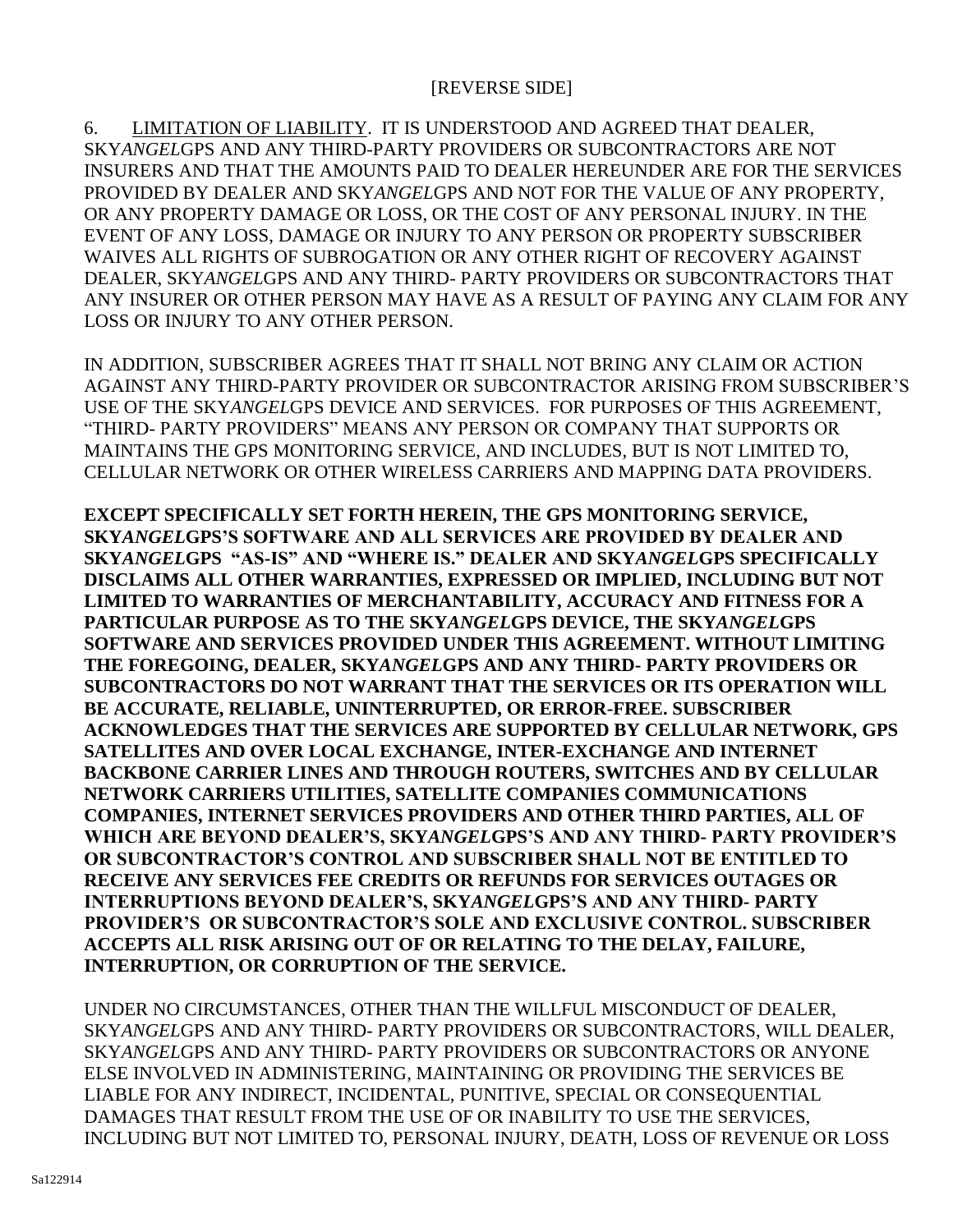PROFITS OMISSIONS, SERVICES INTERRUPTIONS, SERVER DOWNTIME, ERRORS, DEFECTS, VIRUSES, DELAYS IN OPERATION OR TRANSMISSION, FAILURE OF PERFORMANCE OF THE SERVICE, EVEN IF DEALER, SKY*ANGEL*GPS AND ANY THIRD- PARTY PROVIDERS OR SUBCONTRACTORS HAS BEEN ADVISED OF THE POSSIBILITY OF SUCH DAMAGES.

YOU AGREE THAT EVEN IF A COURT DECIDES THAT DEALER'S, SKY*ANGEL*GPS'S AND ANY THIRD- PARTY PROVIDER'S OR SUBCONTRACTOR'S BREACH OF THIS AGREEMENT, OR DEALER'S, SKY*ANGEL*GPS'S AND ANY THIRD- PARTY PROVIDER'S OR SUBCONTRACTOR'S NEGLIGENCE, OR GROSS NEGLIGENCE, CAUSED ANY TYPE OF DAMAGES, INCLUDING BUT NOT LIMITED TO ANY ISSUES RELATING TO SYSTEM DESIGN, OPERATION, PROGRAMMING, TESTING, REPAIR, SERVICE, MAINTENANCE, CELLULAR NETWORK AVAILABILITY, SPEED OR ACCURACY OF TRANSMITTED INFORMATION OR DATA, OR THAT ANY OTHER SERVICES PROVIDED BY DEALER OR SKY*ANGEL*GPS ALLOWED AND OR CAUSED ANY HARM OR DAMAGE (WHETHER PROPERTY DAMAGE, PERSONAL INJURY OR DEATH) TO OCCUR TO YOU OR ANYONE ELSE, YOU AGREE THAT DEALER'S, SKY*ANGEL*GPS'S AND ANY THIRD-PARTY PROVIDER'S OR SUBCONTRACTOR'S AGGREGATE AND COLLECTIVE LIABILITY SHALL BE LIMITED TO \$2500.00 AND THIS SHALL BE YOUR ONLY REMEDY REGARDLESS OF WHAT LEGAL THEORY (INCLUDING WITHOUT LIMITATION, NEGLIGENCE, GROSS NEGLIGENCE, BREACH OF CONTRACT, BREACH OF WARRANTY FAILURE TO WARN, OR PRODUCT LIABILITY) IS USED TO ALLEGE AND OR DETERMINE THAT DEALER, SKY*ANGEL*GPS AND ANY THIRD- PARTY PROVIDERS OR SUBCONTRACTORS WERE LIABLE FOR THE INJURY OR LOSS.

IF YOU WISH, YOU MAY OBTAIN FROM US A HIGHER LIMITATION OF LIABILITY THAN SET FORTH ABOVE, FOR AN ADDITIONAL PERIODIC CHARGE. IF YOU ELECT THIS OPTION WE WILL ATTACH A RIDER TO THIS AGREEMENT THAT WILL SET FORTH THE AMOUNT OF THE LIMITATION OF LIABILITY AND THE AMOUNT OF THE ADDITIONAL CHARGE. AGREEING TO THE HIGHER LIMITATION OF LIABILITY DOES NOT MEAN THAT WE ARE AN INSURER.

- 7. INDEMNIFICATION. IF ANYONE OTHER THAN YOU (INCLUDING ANYONE WHO MAY USE THE SKY*ANGEL*GPS DEVICE AND ACTIVATE SERVICES), ASKS US TO PAY FOR ANY HARM OR DAMAGES (INCLUDING PROPERTY DAMAGE, PERSONAL INJURY OR DEATH, OR INVASION OF PRIVACY OR ANY SIMILAR TORT) CONNECTED WITH OR RESULTING FROM (i) DEALER'S BREACH OF THIS AGREEMENT OR A FAILURE OF THE SERVICES, (ii) OUR NEGLIGENCE, (iii) ANY OTHER IMPROPER OR CARELESS ACTIVITY OF OURS IN PROVIDING THE SKY*ANGEL*GPS DEVICE OR SERVICES, OR (iv) A CLAIM FOR INDEMNIFICATION OR CONTRIBUTION, YOU WILL PAY US (A) ANY AMOUNT WHICH A COURT ORDERS US TO PAY OR WHICH WE REASONABLY AGREE TO PAY, AND (B) THE AMOUNT OF OUR REASONABLE ATTORNEYS' FEES AND ANY OTHER LOSSES OR COSTS THAT WE MAY PAY IN CONNECTION WITH THE HARM OR DAMAGES.
- 8. SUBSCRIBER'S DUTIES. You will instruct all other persons who may use the Sky*Angel*GPS System and Services on their proper use, including any User if different than you. Upon activation of the Sky*Angel*GPS System, you or the user will test the System and send test signals to the Center on a monthly basis. If the Center does not respond to the test signal, you should call the Center and confirm the status of the test. You will use the Sky*Angel*GPS website to provide your response information, and will use the Sky*Angel*GPS website to notify us of any changes in the persons or telephone numbers of your emergency contact information. You agree that we may disclose the information you post to the Sky*Angel*GPS website to any governmental agency having jurisdiction over the use and operation of the System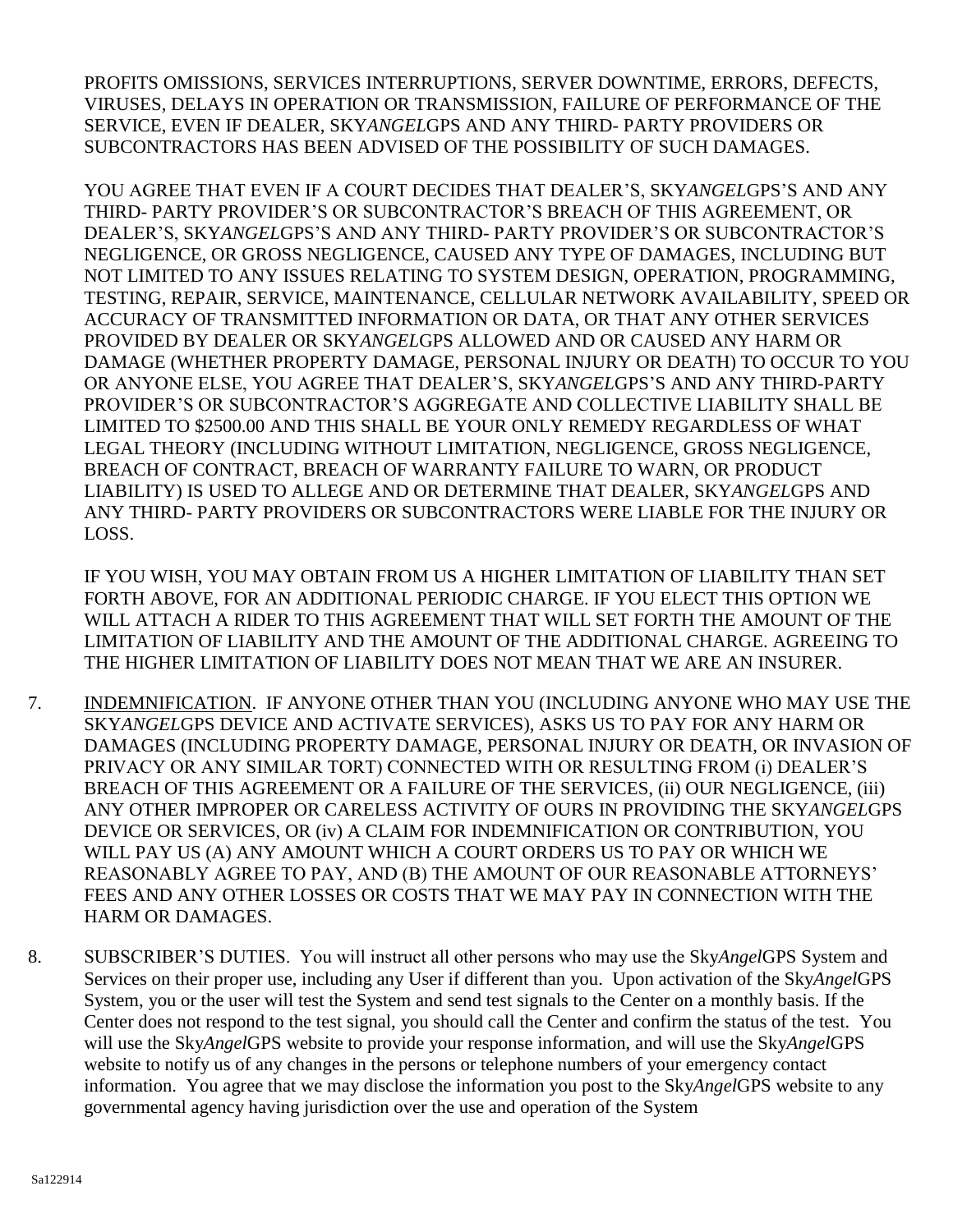You acknowledge and agree that all monitoring software, computer codes and monitoring information remain Sky*Angel*GPS's the Center's or our sole and exclusive property as the case may be. You appoint us as your agent to communicate with the Sky*Angel*GPS and the Center.

You agree that you will, at your sole expense, obtain and keep in effect during the entire term of this Agreement, all licenses and similar governmental requirements that may be required for the installation, operation and use of the Sky*Angel*GPS Devices and Services.

- 9. SUSPENSION OR CANCELLATION OF THIS AGREEMENT. You understand that we may stop or suspend Services if: (i) strikes, severe weather, earthquakes other Acts of God, or other such events beyond our control affect the operation of the cellular network, a global positioning satellite or the Center, or your connection to the Center that continuing service would be impractical; (ii) there is an interruption or unavailability of the cellular network including transmission facilities; (iii) you do not pay the service charge due to us, after we have given you ten days notice that we are canceling service because of non-payment; (iv) we are unable to provide service because of some action or ruling by any governmental authority; and/or (v) you become a debtor in a bankruptcy proceeding. If Services are suspended because you have failed to pay the charges set forth herein, and you ask us to reactivate the Services, you will pay in advance our then prevailing re-activation fee.
- 10. TERMINATION, DEFAULT. **If you fail to make any payment when due we may discontinue Services**. In addition; we may impose a monthly late fee on all payments more than 5 days past due in an amount equal to **\$40.00 until paid**, or the maximum amount permitted by state law whichever is less.
- 11. ASSIGNEES AND SUBCONTRACTORS. We may transfer or assign this Agreement to any other service provider, financial institution or other entity. Upon an assignment to another service provider, Dealer will be relieved of any further obligations hereunder. You may not transfer this Agreement to someone else unless we approve the transfer in writing. We may use subcontractors, sub-subcontractors and third-party providers, including Sky*Angel*GPS and the Center to provide Services. This Agreement, and particularly Sections 6 and 7 shall apply to the work and services they provide, and shall apply to them and protect our assignees, subcontractors, sub-subcontractors and third-party providers in the same manner as it applies to and protects us.
- 12. LIMITATION ON LAWSUITS; VENUE; WAIVER OF JURY TRAIL. Both Dealer and Subscriber agree that, to the extent permitted by law, no lawsuit or any other legal proceeding connected with this Agreement shall be brought or filed more than one (1) year after the incident giving rise to the claim occurred. Each party hereby irrevocably agrees that any suit, action or other legal proceeding ("suit") arising out of or from, in connection with or as a result of this agreement shall be brought exclusively in the state courts of record or the courts of the United States located in the district or county where Dealer's principal place of business is located. Each party consents to the exclusive jurisdiction and venue of each such court in any such suit and waives any objection that it may have to jurisdiction or venue of any such suit. UNLESS PROHIBITED BY LAW, ANY LAWSUIT BROUGHT BY EITHER PARTY WITH RESPECT TO THIS AGREEMENT SHALL NOT BE HEARD BEFORE A JURY. BOTH PARTIES HEREBY WAIVE ANY RIGHT TO A JURY TRIAL. If Subscriber's principal address is in California, any controversy, dispute, or claim between the parties arising out of or relating to this Agreement, (other than actions brought by Dealer in small claims court to collect amounts due under this Agreement) will be settled by a reference proceeding in Santa Clara County, California, in accordance with the provisions of Section 638, et seq. of the California Code of Civil Procedure, or their successor section, which shall constitute the exclusive remedy for the resolution of any controversy, dispute, or claim concerning this Agreement, including whether such controversy, dispute, or claim is subject to the reference proceeding. The referee shall be appointed to sit as a temporary Judge with all of the powers of a temporary Judge authorized by law. In the event that the enabling Legislation, which